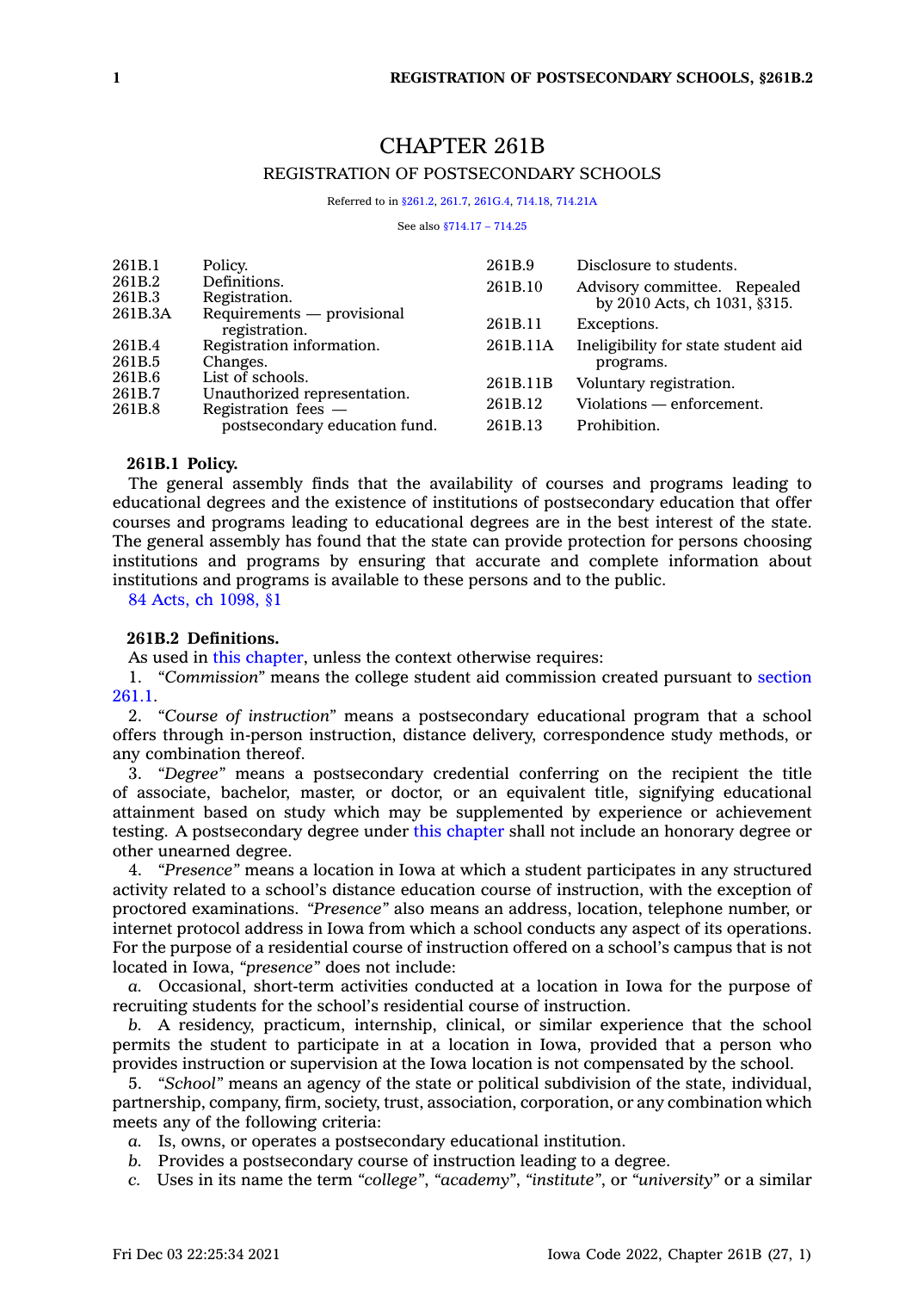term to imply that the person is primarily engaged in the education of students at the postsecondary level, and charges for its services.

6. *"Student"* means <sup>a</sup> person who enrolls in or seeks to enroll in <sup>a</sup> course of instruction offered or conducted by <sup>a</sup> school.

84 Acts, ch [1098,](https://www.legis.iowa.gov/docs/acts/1984/CH1098.pdf) §2; 96 Acts, ch [1158,](https://www.legis.iowa.gov/docs/acts/96/CH1158.pdf) §5, 6; 2009 [Acts,](https://www.legis.iowa.gov/docs/acts/2009/CH0012.pdf) ch 12, §3, 4; 2012 Acts, ch [1077,](https://www.legis.iowa.gov/docs/acts/2012/CH1077.pdf) §1; 2013 [Acts,](https://www.legis.iowa.gov/docs/acts/2013/CH0030.pdf) ch 30, §60

### **261B.3 Registration.**

1. Except as provided in section [261B.11](https://www.legis.iowa.gov/docs/code/261B.11.pdf), <sup>a</sup> school shall register with the commission if <sup>a</sup> person compensated by the school conducts any portion of <sup>a</sup> course of instruction in this state or if the school otherwise has <sup>a</sup> presence in this state.

*a.* Registrations shall be renewed every two years and shall be amended upon any substantive change in location, program offering, or accreditation. A school makes <sup>a</sup> substantive change in <sup>a</sup> program offering when the school proposes to offer or modify <sup>a</sup> program that requires the approval of the state board of education or any other state agency authorized to approve the school or its program in this state.

*b.* Registration shall be made on application forms approved and made available by the commission and at the time and in the manner prescribed by the commission.

2. The commission may require <sup>a</sup> school to provide additional information the commission deems necessary to evaluate <sup>a</sup> school's suitability for registration.

3. The commission shall notify <sup>a</sup> school in writing of its decision to grant or deny registration and any stipulation associated with the school's registration.

4. If <sup>a</sup> school fails to meet any of the registration criteria, or if the commission believes that false, misleading, or incomplete information has been submitted in connection with an application for registration, the commission may deny registration. The commission shall conduct <sup>a</sup> hearing on the denial if <sup>a</sup> hearing is requested by <sup>a</sup> school. Upon <sup>a</sup> finding after the hearing that the school fails to meet any of the registration criteria, or that information contained in the registration application is false, misleading, or incomplete, the commission shall deny registration. The commission shall make the final decision on each registration. However, the decision of the commission is subject to judicial review in accordance with [section](https://www.legis.iowa.gov/docs/code/17A.19.pdf) 17A.19.

5. The commission shall adopt rules under [chapter](https://www.legis.iowa.gov/docs/code//17A.pdf) 17A for the implementation of [this](https://www.legis.iowa.gov/docs/code//261B.pdf) [chapter](https://www.legis.iowa.gov/docs/code//261B.pdf).

84 Acts, ch [1098,](https://www.legis.iowa.gov/docs/acts/1984/CH1098.pdf) §3; 96 Acts, ch [1158,](https://www.legis.iowa.gov/docs/acts/96/CH1158.pdf) §7; 2004 Acts, ch [1145,](https://www.legis.iowa.gov/docs/acts/2004/CH1145.pdf) §4, 5; 2009 [Acts,](https://www.legis.iowa.gov/docs/acts/2009/CH0012.pdf) ch 12, §5; 2012 Acts, ch [1077,](https://www.legis.iowa.gov/docs/acts/2012/CH1077.pdf) §2 Referred to in [§261B.5](https://www.legis.iowa.gov/docs/code/261B.5.pdf), [261B.6](https://www.legis.iowa.gov/docs/code/261B.6.pdf)

#### **261B.3A Requirements — provisional registration.**

1. In order to register, <sup>a</sup> school shall be accredited by an agency or organization approved or recognized by the United States department of education or <sup>a</sup> successor agency, be approved by any other state agency authorized to approve the school in this state, and, subsequently, be approved for operation by the commission.

2. A practitioner preparation program, as defined in [section](https://www.legis.iowa.gov/docs/code/272.1.pdf) 272.1, operated by <sup>a</sup> school that applies to register the program in accordance with this [chapter](https://www.legis.iowa.gov/docs/code//261B.pdf) shall, in order to register, be accredited by an agency or organization approved or recognized by the United States department of education or <sup>a</sup> successor agency, be approved by the state board of education pursuant to section 256.7, [subsection](https://www.legis.iowa.gov/docs/code/256.7.pdf) 3, and, subsequently, be approved for operation by the commission.

3. The commission may grant <sup>a</sup> provisional registration to <sup>a</sup> school that is not accredited by an agency or organization that is recognized by the United States department of education or its successor agency. The commission shall determine the duration of the provisional registration. During the provisional registration period, the school shall, at six-month intervals, submit to the commission documentation of its progress toward achieving accreditation. The commission may renew the school's provisional registration at its discretion if the documentation submitted indicates that the school is making progress toward accreditation.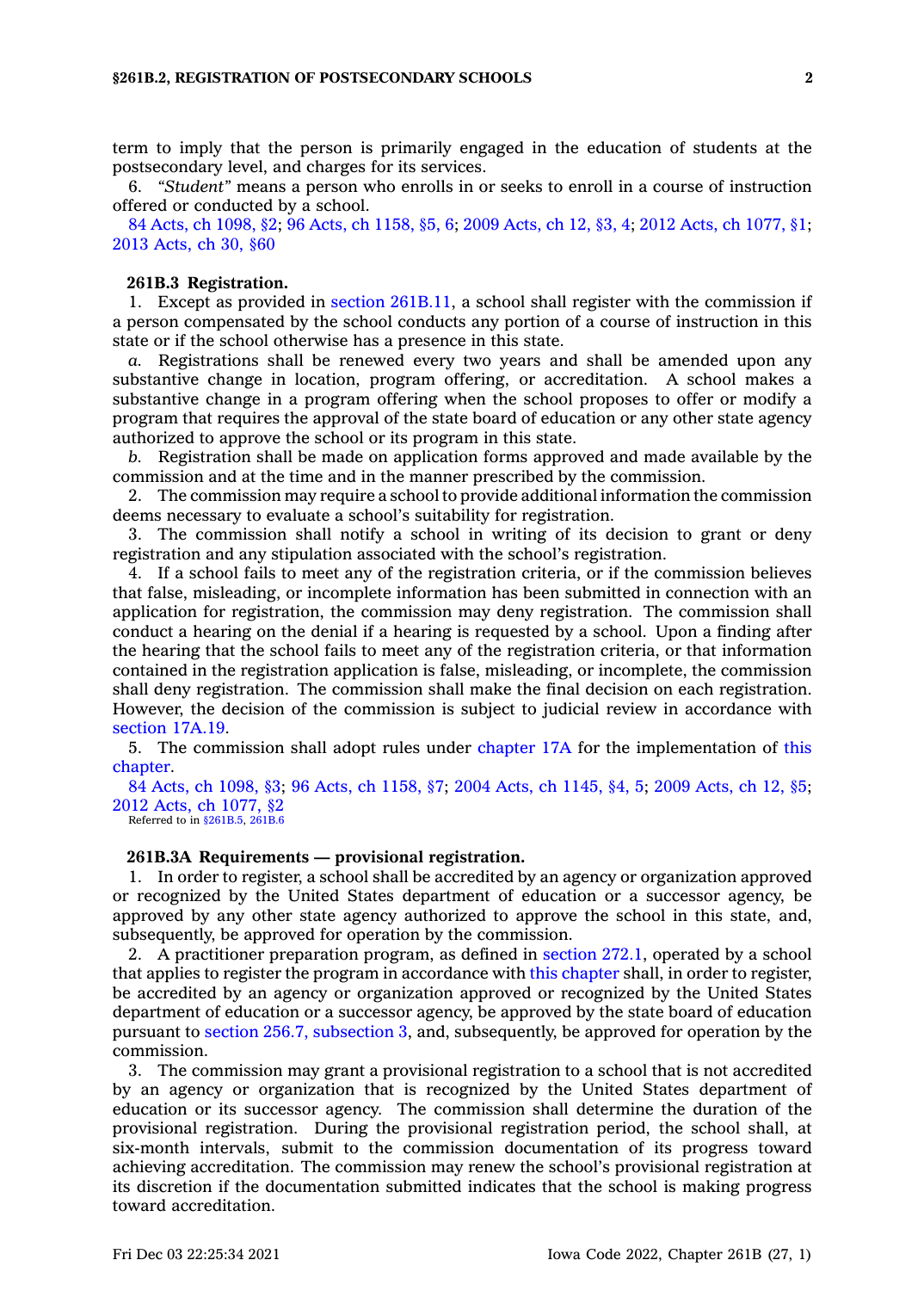4. Nothing in this [chapter](https://www.legis.iowa.gov/docs/code//261B.pdf) shall be construed to exempt <sup>a</sup> school from the requirements of [chapter](https://www.legis.iowa.gov/docs/code//490.pdf) 490, [491](https://www.legis.iowa.gov/docs/code//491.pdf), or [714](https://www.legis.iowa.gov/docs/code//714.pdf).

96 Acts, ch [1158,](https://www.legis.iowa.gov/docs/acts/1996/CH1158.pdf) §8; 97 [Acts,](https://www.legis.iowa.gov/docs/acts/97/CH0013.pdf) ch 13, §1; 2000 Acts, ch [1095,](https://www.legis.iowa.gov/docs/acts/2000/CH1095.pdf) §17; 2004 Acts, ch [1145,](https://www.legis.iowa.gov/docs/acts/2004/CH1145.pdf) §6; 2009 [Acts,](https://www.legis.iowa.gov/docs/acts/2009/CH0012.pdf) ch 12, §6; 2012 Acts, ch [1077,](https://www.legis.iowa.gov/docs/acts/2012/CH1077.pdf) §3 Referred to in [§261.2](https://www.legis.iowa.gov/docs/code/261.2.pdf)

## **261B.4 Registration information.**

As <sup>a</sup> basis for registration, schools shall provide the commission with the following information:

1. The name or title of the school.

2. As applicable, the principal location of the school in this state, in other states, and in foreign countries, and the location of the place or places in this state, in other states, and in foreign countries where instruction is likely to be given.

3. A schedule of the total tuition charges, fees, and other costs payable to the school by <sup>a</sup> student during the course of instruction.

4. The refund policy of the school for the return of refundable portions of tuition, fees, or other charges. The tuition refund policy for Iowa resident students of <sup>a</sup> for-profit school with at least one program of more than four months in length that leads to <sup>a</sup> recognized educational credential, such as an academic or professional degree, diploma, or license, must comply with [section](https://www.legis.iowa.gov/docs/code/714.23.pdf) 714.23.

5. The names and addresses of the principal owners of the school or the officers and members of the legal governing body of the school.

6. The name and address of the chief executive officer of the school.

7. A copy of or <sup>a</sup> description of the means by which the school intends to comply with [section](https://www.legis.iowa.gov/docs/code/261B.9.pdf) 261B.9.

8. The name of the accrediting agency recognized by the United States department of education or <sup>a</sup> successor agency which has accredited the school, the status under which accreditation is held, the name of any other accrediting or licensing entity that has accredited or licensed the school or its programs, <sup>a</sup> copy of the accrediting or licensure notice issued by the entity, and <sup>a</sup> record of any sanctions the entity has levied against the school.

9. The name, address, and telephone number of <sup>a</sup> contact person in this state. A school that applies for registration to offer <sup>a</sup> course of instruction by distance delivery may provide the name and address of its registered agent in Iowa.

10. The names or titles and <sup>a</sup> description of the courses and degrees to be offered in Iowa.

11. A description of procedures for the preservation of student records and the contact information to be used by students and graduates who seek to obtain transcript information.

12. The academic and instructional methodologies and delivery systems to be used by the school and the extent to which the school anticipates each methodology and delivery system will be used, including but not limited to classroom instruction, correspondence, distance delivery, independent study, and portfolio experience evaluation.

13. The name, title, business address, telephone number, and resume of an Iowa resident compensated by the school to perform duties at <sup>a</sup> location in Iowa. A school that applies for registration to offer <sup>a</sup> course of instruction by distance delivery may provide an internet address as the business address for an Iowa resident it compensates to perform duties remotely from <sup>a</sup> location in Iowa.

14. The school's official Stafford loan cohort default rate as calculated by the United States department of education for the three most recent federal fiscal years, if applicable.

15. Average student loan debt upon graduation of students completing programs at the school.

16. The graduation rate of undergraduate students as reported to the United States department of education.

17. Evidence that the school meets the conditions of financial responsibility established in section [714.18](https://www.legis.iowa.gov/docs/code/714.18.pdf), or that the school qualifies for an exemption under section [714.18](https://www.legis.iowa.gov/docs/code/714.18.pdf) or [714.19](https://www.legis.iowa.gov/docs/code/714.19.pdf).

84 Acts, ch [1098,](https://www.legis.iowa.gov/docs/acts/1984/CH1098.pdf) §4; 96 Acts, ch [1158,](https://www.legis.iowa.gov/docs/acts/96/CH1158.pdf) §9, 10; 2000 Acts, ch [1095,](https://www.legis.iowa.gov/docs/acts/2000/CH1095.pdf) §18; 2009 [Acts,](https://www.legis.iowa.gov/docs/acts/2009/CH0012.pdf) ch 12, §7; 2012 Acts, ch [1077,](https://www.legis.iowa.gov/docs/acts/2012/CH1077.pdf) §4; 2013 [Acts,](https://www.legis.iowa.gov/docs/acts/2013/CH0090.pdf) ch 90, §65; 2015 [Acts,](https://www.legis.iowa.gov/docs/acts/2015/CH0140.pdf) ch 140, §48, 53, 54 Referred to in [§261B.5](https://www.legis.iowa.gov/docs/code/261B.5.pdf), [261B.6](https://www.legis.iowa.gov/docs/code/261B.6.pdf)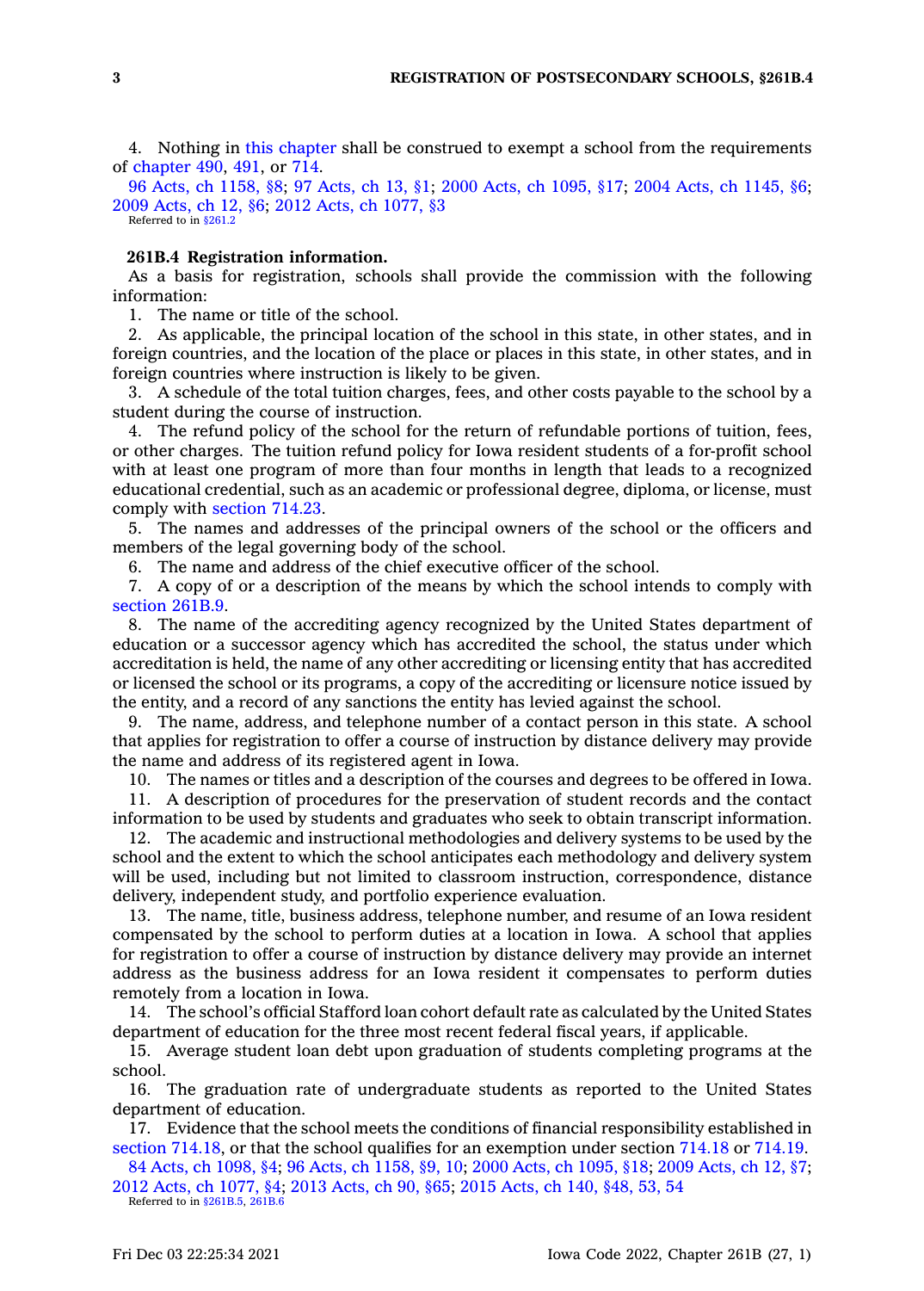### **261B.5 Changes.**

If any information provided to the commission under [section](https://www.legis.iowa.gov/docs/code/261B.3.pdf) 261B.3 or [261B.4](https://www.legis.iowa.gov/docs/code/261B.4.pdf) changes, the school shall inform the commission within ninety days of the effective date of the change in the format specified by the commission.

84 Acts, ch [1098,](https://www.legis.iowa.gov/docs/acts/1984/CH1098.pdf) §5; 2009 [Acts,](https://www.legis.iowa.gov/docs/acts/2009/CH0012.pdf) ch 12, §8

# **261B.6 List of schools.**

The commission shall maintain <sup>a</sup> list of registered schools and the list and the information submitted under [sections](https://www.legis.iowa.gov/docs/code/261B.3.pdf) 261B.3 and [261B.4](https://www.legis.iowa.gov/docs/code/261B.4.pdf) are public records under [chapter](https://www.legis.iowa.gov/docs/code//22.pdf) 22. 84 Acts, ch [1098,](https://www.legis.iowa.gov/docs/acts/1984/CH1098.pdf) §6; 95 [Acts,](https://www.legis.iowa.gov/docs/acts/1995/CH0067.pdf) ch 67, §21; 2009 [Acts,](https://www.legis.iowa.gov/docs/acts/2009/CH0012.pdf) ch 12, §9

#### **261B.7 Unauthorized representation.**

A school or <sup>a</sup> school's officials or employees shall not advertise or represent that the school is approved or accredited by the commission or the state of Iowa. However, <sup>a</sup> registered school shall disclose that the school is registered by the commission on behalf of the state of Iowa and provide the commission's contact information for students who wish to inquire about the school or file <sup>a</sup> complaint.

84 Acts, ch [1098,](https://www.legis.iowa.gov/docs/acts/1984/CH1098.pdf) §7; 2009 [Acts,](https://www.legis.iowa.gov/docs/acts/2009/CH0012.pdf) ch 12, §10; 2012 Acts, ch [1077,](https://www.legis.iowa.gov/docs/acts/2012/CH1077.pdf) §5

### **261B.8 Registration fees — postsecondary education fund.**

1. The commission shall set by rule and collect <sup>a</sup> nonrefundable initial registration fee and <sup>a</sup> renewal of registration fee from each registered school.

2. Fees shall be set by rule not more than once each year and shall be based upon the costs of administering this [chapter](https://www.legis.iowa.gov/docs/code//261B.pdf).

3. A postsecondary registration fund is created in the state treasury under the control of the commission. Fees collected under this [section](https://www.legis.iowa.gov/docs/code/261B.8.pdf) and any other moneys approved by the commission shall be deposited in the postsecondary registration fund. Moneys in the fund are appropriated to the commission and shall be used for any of the purposes set forth in [subsection](https://www.legis.iowa.gov/docs/code/261B.8.pdf) 4. Notwithstanding [section](https://www.legis.iowa.gov/docs/code/8.33.pdf) 8.33, moneys in the fund shall not revert to the general fund of the state at the end of <sup>a</sup> fiscal year. Notwithstanding [section](https://www.legis.iowa.gov/docs/code/12C.7.pdf) 12C.7, interest or earnings on moneys in the fund shall be credited to the fund.

4. Moneys in the fund may be used for any of the following purposes:

*a.* To administer this [chapter](https://www.legis.iowa.gov/docs/code//261B.pdf) and [chapter](https://www.legis.iowa.gov/docs/code//261G.pdf) 261G.

*b.* To procure, evaluate, and store school records needed to establish the validity of claims against <sup>a</sup> school for failure to faithfully perform all contracts and agreements.

*c.* To pay institutional charges on behalf of Iowans who enrolled at the school.

*d.* To support an arrangement in which the school provides its current students with the opportunity to complete the students' courses of study when the school closes, including any activities designed to facilitate the transition of such students to another postsecondary educational institution.

*e.* To pay private educational loan debt incurred by Iowans for attendance at the school.

*f.* To reimburse Iowans who enrolled at the school for other financial loss, as determined by the commission.

*g.* For other purposes prescribed by rule by the commission.

84 Acts, ch [1098,](https://www.legis.iowa.gov/docs/acts/1984/CH1098.pdf) §8; 96 Acts, ch [1158,](https://www.legis.iowa.gov/docs/acts/96/CH1158.pdf) §11; 2004 Acts, ch [1145,](https://www.legis.iowa.gov/docs/acts/2004/CH1145.pdf) §7; 2009 [Acts,](https://www.legis.iowa.gov/docs/acts/2009/CH0012.pdf) ch 12, §11; 2014 Acts, ch [1063,](https://www.legis.iowa.gov/docs/acts/2014/CH1063.pdf) §3; 2021 [Acts,](https://www.legis.iowa.gov/docs/acts/2021/CH0158.pdf) ch 158, §1, 2

Referred to in [§261G.5](https://www.legis.iowa.gov/docs/code/261G.5.pdf) Subsection 3 amended NEW subsection 4

# **261B.9 Disclosure to students.**

Prior to the commencement of <sup>a</sup> course of instruction and prior to the receipt of <sup>a</sup> tuition charge or fee for <sup>a</sup> course of instruction, <sup>a</sup> school shall provide written disclosure to students of the following information accompanied by <sup>a</sup> statement that the information is being provided in compliance with this [section](https://www.legis.iowa.gov/docs/code/261B.9.pdf):

- 1. The name or title of the course.
- 2. A brief description of the subject matter of the course.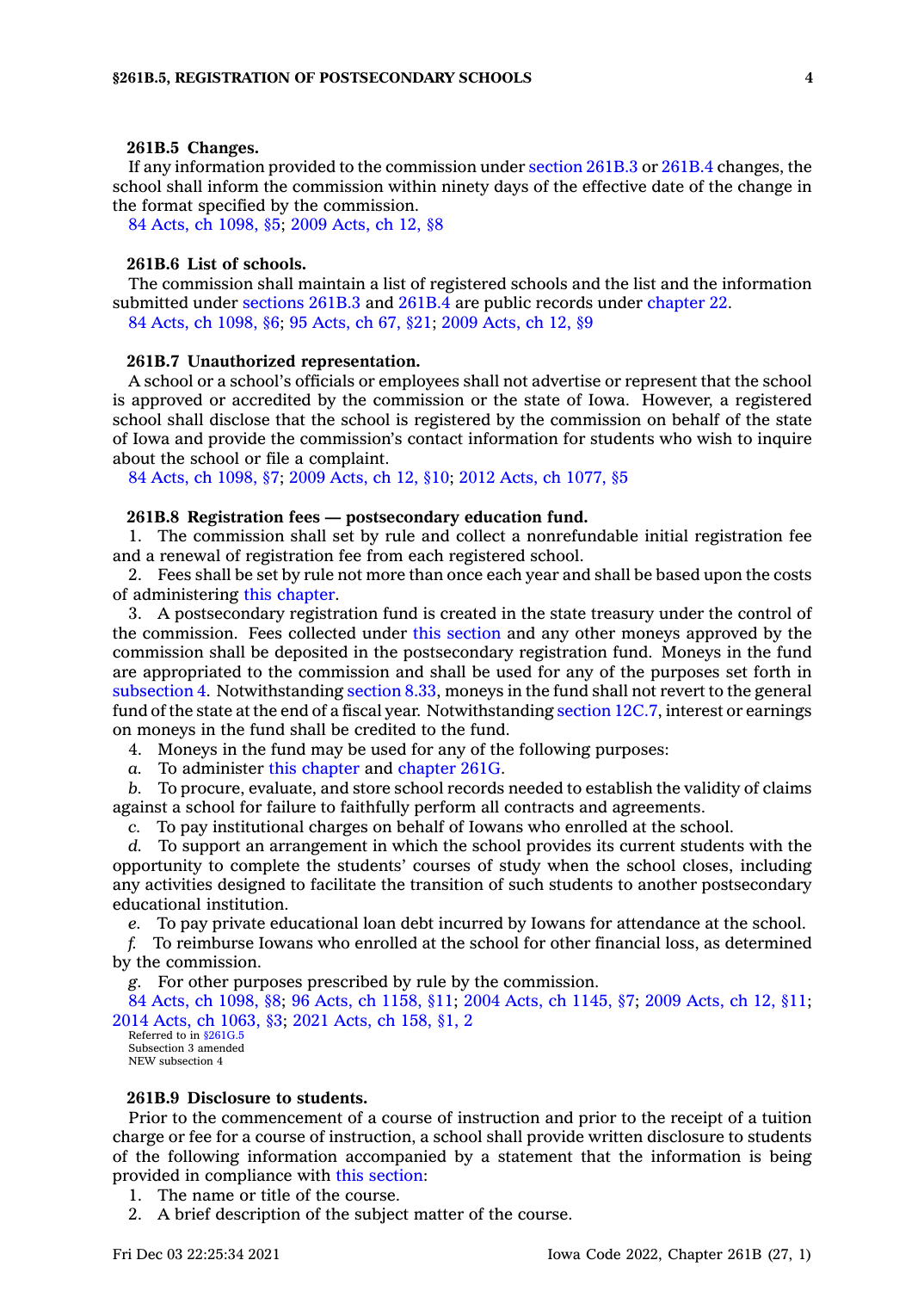3. The tuition charge or other fees charged for the course. If <sup>a</sup> student is enrolled in more than one course at the school, the tuition charge or fee for all courses may be stated in one sum.

4. The refund policy of the school for the return of the refundable portion of tuition, fees, or other charges. If refunds are not to be paid, the information shall state that fact.

5. Whether the credential or certificate issued, awarded, or credited to <sup>a</sup> student upon completion of the course or the fact of completion of the course is applicable toward <sup>a</sup> degree granted by the school and, if so, under what circumstances the application will be made.

6. The name of the accrediting agency recognized by the United States department of education or its successor agency which has accredited the school.

7. The disclosures required by the department of education for an out-of-state school that the state board of education approves to offer <sup>a</sup> practitioner preparation program by distance delivery method.

84 Acts, ch [1098,](https://www.legis.iowa.gov/docs/acts/1984/CH1098.pdf) §9; 2000 Acts, ch [1095,](https://www.legis.iowa.gov/docs/acts/2000/CH1095.pdf) §19; 2012 Acts, ch [1077,](https://www.legis.iowa.gov/docs/acts/2012/CH1077.pdf) §6, 7; 2013 [Acts,](https://www.legis.iowa.gov/docs/acts/2013/CH0030.pdf) ch 30, §61 Referred to in [§261B.4](https://www.legis.iowa.gov/docs/code/261B.4.pdf)

**261B.10 Advisory committee.** Repealed by 2010 Acts, ch 1031, §315.

# **261B.11 Exceptions.**

1. This [chapter](https://www.legis.iowa.gov/docs/code//261B.pdf) does not apply to the following types of schools and courses of instruction:

*a.* Schools and educational programs conducted by firms, corporations, or persons solely for the training of their own employees.

*b.* Apprentice or other training programs provided by labor unions solely to members or applicants for membership.

*c.* Courses of instruction of an avocational or recreational nature that do not lead to an occupational objective.

*d.* Seminars, refresher courses, and programs of instruction sponsored by professional, business, or farming organizations or associations for the members and employees of members of these organizations or associations.

*e.* Courses of instruction conducted by <sup>a</sup> public school district or <sup>a</sup> combination of public school districts.

*f.* Colleges and universities authorized by the laws of this state to grant degrees.

*g.* Schools or courses of instruction or courses of training that are offered by <sup>a</sup> vendor solely to the purchaser or prospective purchaser of the vendor's product when the objective of the school or course is to enable the purchaser or the purchaser's employees to gain skills and knowledge to enable the purchaser to use the product.

*h.* Schools and educational programs conducted by religious organizations solely for the religious instruction of leadership practitioners of that religious organization.

*i.* Postsecondary educational institutions licensed by the state of Iowa under [section](https://www.legis.iowa.gov/docs/code/157.8.pdf) 157.8 or [158.7](https://www.legis.iowa.gov/docs/code/158.7.pdf) to operate as schools of cosmetology arts and sciences or as barber schools in the state.

*j.* Higher education institutions that meet the criteria established under section [261.9,](https://www.legis.iowa.gov/docs/code/261.9.pdf) [subsection](https://www.legis.iowa.gov/docs/code/261.9.pdf) 1.

*k.* Postsecondary educational institutions offering programs limited to nondegree specialty career and technical training programs.

*l.* Higher education institutions located in Iowa that are affiliated with health care systems located in Iowa, and which offer health professions programs that are accredited by an accrediting agency recognized by the United States department of education.

*m.* Higher education institutions located in Iowa whose massage therapy curriculum is approved under administrative rules of the professional licensure division of the department of public health and whose instructors are licensed massage therapists under [chapter](https://www.legis.iowa.gov/docs/code//152C.pdf) 152C.

*n.* A postsecondary educational institution established in Bettendorf in 1969 to prepare students for the federal communications commission radio broadcasting examination.

*o.* A school of religious study located in Iowa that was established in Spain in 1982, is affiliated with the department of global missions of open bible churches, grants bachelor's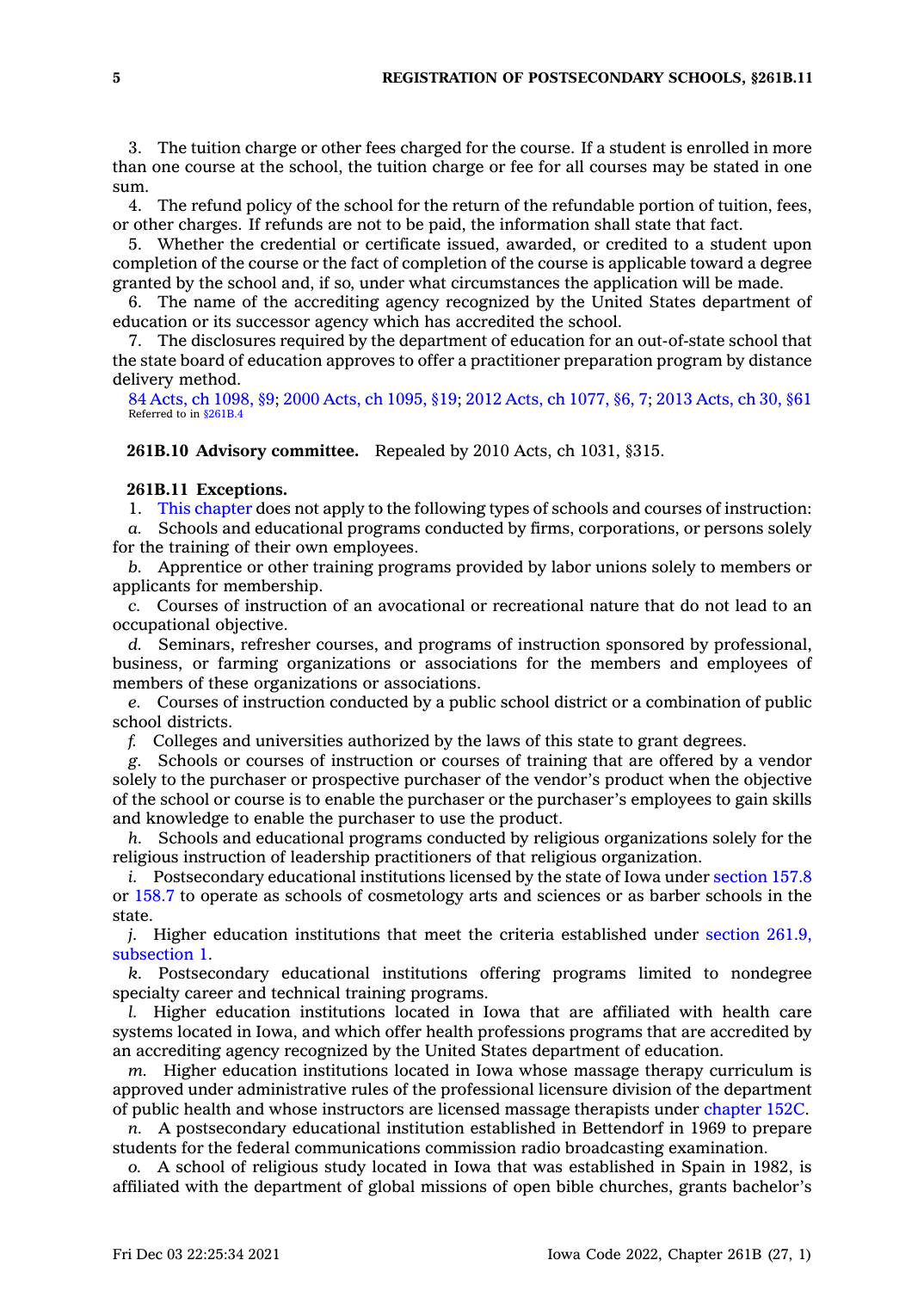degrees, and is accredited by <sup>a</sup> nationally recognized accrediting agency as determined by the United States department of education.

2. A school that claims an exemption from registration under [subsection](https://www.legis.iowa.gov/docs/code/261B.11.pdf) 1 must apply for approval of the exemption and demonstrate to the commission that it qualifies for the exemption and meets consumer protection standards established by the commission. The commission may approve the school's exemption claim for <sup>a</sup> period not to exceed two years, or may for good cause deny the exemption claim. A school must reapply to renew an exemption approved pursuant to this [section](https://www.legis.iowa.gov/docs/code/261B.11.pdf).

*a.* A school approved for an exemption under this [section](https://www.legis.iowa.gov/docs/code/261B.11.pdf) must file evidence of financial responsibility under [section](https://www.legis.iowa.gov/docs/code/714.18.pdf) 714.18 or demonstrate to the commission that the school qualifies for an exemption under section [714.18](https://www.legis.iowa.gov/docs/code/714.18.pdf) or [714.19](https://www.legis.iowa.gov/docs/code/714.19.pdf).

*b.* A for-profit school with at least one program of more than four months in length that leads to <sup>a</sup> recognized educational credential, such as an academic or professional degree, diploma, or license, must submit to the commission <sup>a</sup> tuition refund policy that meets the conditions of [section](https://www.legis.iowa.gov/docs/code/714.23.pdf) 714.23.

3. A school that is denied an exemption claim by the commission, or that no longer qualifies for <sup>a</sup> claimed exemption, shall apply for registration or cease operating in Iowa.

84 Acts, ch [1098,](https://www.legis.iowa.gov/docs/acts/1984/CH1098.pdf) §11; 96 Acts, ch [1158,](https://www.legis.iowa.gov/docs/acts/96/CH1158.pdf) §13; 97 [Acts,](https://www.legis.iowa.gov/docs/acts/97/CH0013.pdf) ch 13, §2; 2005 [Acts,](https://www.legis.iowa.gov/docs/acts/2005/CH0078.pdf) ch 78, §1; [2009](https://www.legis.iowa.gov/docs/acts/2009/CH0012.pdf) [Acts,](https://www.legis.iowa.gov/docs/acts/2009/CH0012.pdf) ch 12, §13; 2012 Acts, ch [1077,](https://www.legis.iowa.gov/docs/acts/2012/CH1077.pdf) §8; 2013 [Acts,](https://www.legis.iowa.gov/docs/acts/2013/CH0090.pdf) ch 90, §66; 2015 [Acts,](https://www.legis.iowa.gov/docs/acts/2015/CH0140.pdf) ch 140, §49, 53, 54; 2016 Acts, ch [1075,](https://www.legis.iowa.gov/docs/acts/2016/CH1075.pdf) §1, 2; 2016 Acts, ch [1108,](https://www.legis.iowa.gov/docs/acts/2016/CH1108.pdf) §60; 2016 Acts, ch [1132,](https://www.legis.iowa.gov/docs/acts/2016/CH1132.pdf) §17, 19, 21 Referred to in [§261B.3](https://www.legis.iowa.gov/docs/code/261B.3.pdf), [261B.11B](https://www.legis.iowa.gov/docs/code/261B.11B.pdf), [261B.13](https://www.legis.iowa.gov/docs/code/261B.13.pdf)

## **261B.11A Ineligibility for state student aid programs.**

1. Students attending schools required to register under this [chapter](https://www.legis.iowa.gov/docs/code//261B.pdf) are ineligible for state student financial aid programs established under [chapter](https://www.legis.iowa.gov/docs/code//261.pdf) 261.

2. A school required to register under this [chapter](https://www.legis.iowa.gov/docs/code//261B.pdf) is prohibited from offering state aid or advertising that state aid is or may be available to students attending the school. 2012 Acts, ch [1077,](https://www.legis.iowa.gov/docs/acts/2012/CH1077.pdf) §9

#### **261B.11B Voluntary registration.**

A school or other postsecondary educational institution that is exempt under [section](https://www.legis.iowa.gov/docs/code/261B.11.pdf) [261B.11](https://www.legis.iowa.gov/docs/code/261B.11.pdf) may voluntarily register under this [chapter](https://www.legis.iowa.gov/docs/code//261B.pdf) in order to comply with [chapter](https://www.legis.iowa.gov/docs/code//261G.pdf) 261G or for purposes of institutional eligibility under 34 C.F.R. [§600.9\(a\)](https://www.law.cornell.edu/cfr/text/34/600.9).

2014 Acts, ch [1063,](https://www.legis.iowa.gov/docs/acts/2014/CH1063.pdf) §4; 2015 [Acts,](https://www.legis.iowa.gov/docs/acts/2015/CH0029.pdf) ch 29, §40 Referred to in [§261.2](https://www.legis.iowa.gov/docs/code/261.2.pdf), [261G.2](https://www.legis.iowa.gov/docs/code/261G.2.pdf), [261G.5](https://www.legis.iowa.gov/docs/code/261G.5.pdf)

# **261B.12 Violations — enforcement.**

1. When the commission or the commission's designee believes <sup>a</sup> school is in violation of this [chapter](https://www.legis.iowa.gov/docs/code//261B.pdf), the commission shall order the school to show cause why the commission should not issue <sup>a</sup> cease and desist order to the school.

2. After the school's response to the show cause order has been reviewed by the commission, the commission may issue <sup>a</sup> cease and desist order to the school if the commission believes the school continues to be in violation of this [chapter](https://www.legis.iowa.gov/docs/code//261B.pdf). If the school does not cease and desist, the commission may seek judicial enforcement of the cease and desist order in any district court.

3. A violation of this [chapter](https://www.legis.iowa.gov/docs/code//261B.pdf) constitutes an unlawful practice pursuant to [section](https://www.legis.iowa.gov/docs/code/714.16.pdf) 714.16. 84 Acts, ch [1098,](https://www.legis.iowa.gov/docs/acts/1984/CH1098.pdf) §12; 2009 [Acts,](https://www.legis.iowa.gov/docs/acts/2009/CH0012.pdf) ch 12, §14 See also [§714.17](https://www.legis.iowa.gov/docs/code/714.17.pdf) – 714.25

# **261B.13 Prohibition.**

1. Notwithstanding any other provision in this [chapter](https://www.legis.iowa.gov/docs/code//261B.pdf), <sup>a</sup> school or other entity that grants <sup>a</sup> degree shall not conduct any portion of <sup>a</sup> course of instruction or any aspect of its operations or otherwise establish <sup>a</sup> presence in this state if, with the exception of <sup>a</sup> school that qualifies for an exemption under section 261B.11, [subsection](https://www.legis.iowa.gov/docs/code/261B.11.pdf) 1, paragraph *"h"*, the school or other entity is not accredited by an accrediting agency recognized by the United States department of education.

2. A school registered under this [chapter](https://www.legis.iowa.gov/docs/code//261B.pdf) or otherwise authorized to operate under the